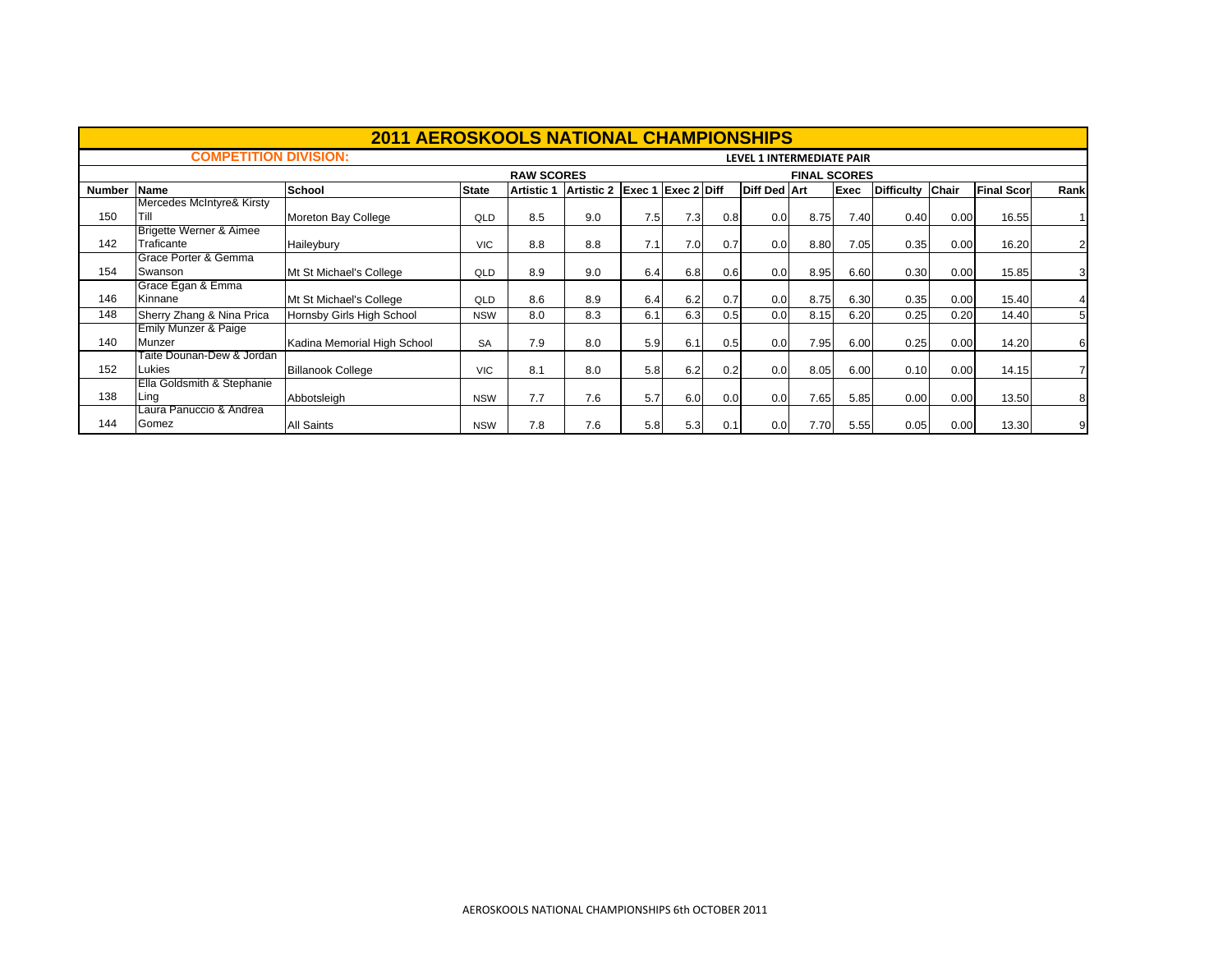|               |                                                             | <b>2011 AEROSKOOLS NATIONAL CHAMPIONSHIPS</b> |            |                         |                   |        |             |     |                           |                     |      |                   |              |                   |      |
|---------------|-------------------------------------------------------------|-----------------------------------------------|------------|-------------------------|-------------------|--------|-------------|-----|---------------------------|---------------------|------|-------------------|--------------|-------------------|------|
|               | <b>COMPETITION DIVISION:</b>                                |                                               |            |                         |                   |        |             |     | LEVEL 1 INTERMEDIATE TRIO |                     |      |                   |              |                   |      |
|               |                                                             |                                               |            | <b>RAW SCORES</b>       |                   |        |             |     |                           | <b>FINAL SCORES</b> |      |                   |              |                   |      |
| <b>Number</b> | <b>Name</b>                                                 | School                                        |            | <b>State Artistic 1</b> | <b>Artistic 2</b> | Exec 1 | Exec 2 Diff |     | <b>Diff Ded Art</b>       |                     | Exec | <b>Difficulty</b> | <b>Chair</b> | <b>Final Scor</b> | Rank |
| 77            | Isabelle Winiarski, Isabella<br>Rossidis & Sophie Brugliera | Strathcona Baptist Girls Grammar              | <b>VIC</b> | 8.8                     | 8.8               | 7.0    | 7.3         | 0.2 | 0.0                       | 8.80                | 7.15 | 0.10              | 0.00         | 16.05             |      |
| 89            | Kerime Guresci, Lucy Kilduff &<br>Maggie Williams           | Melbourne Girls's College                     | <b>VIC</b> | 8.6                     | 8.6               | 7.31   | 7.1         | 0.6 | 0.0                       | 8.60                | 7.20 | 0.30              | 0.20         | 15.90             | 2    |
| 87            | Amanda McBride, Meghan<br>Mulligan & Kate Spencer           | Mt St Michael's College                       | QLD        | 8.6                     | 8.6               | 6.8    | 6.7         | 0.5 | 0.0 <sub>l</sub>          | 8.60                | 6.75 | 0.25              | 0.00         | 15.60             | 3    |
| 83            | Tanya Abounader, Marvina Sifo<br>& Sophia Hidalgo           | <b>All Saints</b>                             | <b>NSW</b> | 8.0                     | 8.1               | 6.7    | 6.9         | 0.6 | 0.0 <sub>l</sub>          | 8.05                | 6.80 | 0.30              | 0.00         | 15.15             | 4    |
| 79            | Charotte Barker, Victoria<br>Bussenschutt & Ella Prince     | Kadina Memorial High School                   | <b>SA</b>  | 8.2                     | 8.1               | 6.5    | 6.6         | 0.6 | 0.0 <sub>l</sub>          | 8.15                | 6.55 | 0.30              | 0.20         | 14.80             |      |
| 85            | Gemma Carter, Terri Knott &<br>Antonia Nocon                | Mt St Michael's College                       | QLD        | 8.2                     | 8.2               | 6.0    | 6.0         | 0.5 | 0.0 <sub>1</sub>          | 8.20                | 6.00 | 0.25              | 0.00         | 14.45             | 6    |
| 91            | Sophie Carozza, Amy O'Sullivan<br>& Grace Weedon            | Mt St Michael's College                       | QLD        | 8.2                     | 8.3               | 5.5    | 5.8         | 0.0 | 0.0                       | 8.25                | 5.65 | 0.00              | 0.00         | 13.90             |      |
| 81            | Hayley Wallis, Simone Lay &<br>Isabella King                | <b>Ringwood Secondary College</b>             | <b>VIC</b> | 7.7                     | 7.8               | 5.8    | 5.7         | 0.0 | 0.0 <sub>l</sub>          | 7.75                | 5.75 | 0.00              | 0.20         | 13.30             | 8    |
| 75            | Alica Evans, Brittany Gibbs &<br>Lovelle Hung               | Hornsby Girls High School                     | <b>NSW</b> | 7.5                     | 7.5               | 5.6    | 5.8         | 0.1 | 0.0                       | 7.50                | 5.70 | 0.05              | 0.40         | 12.85             | 9    |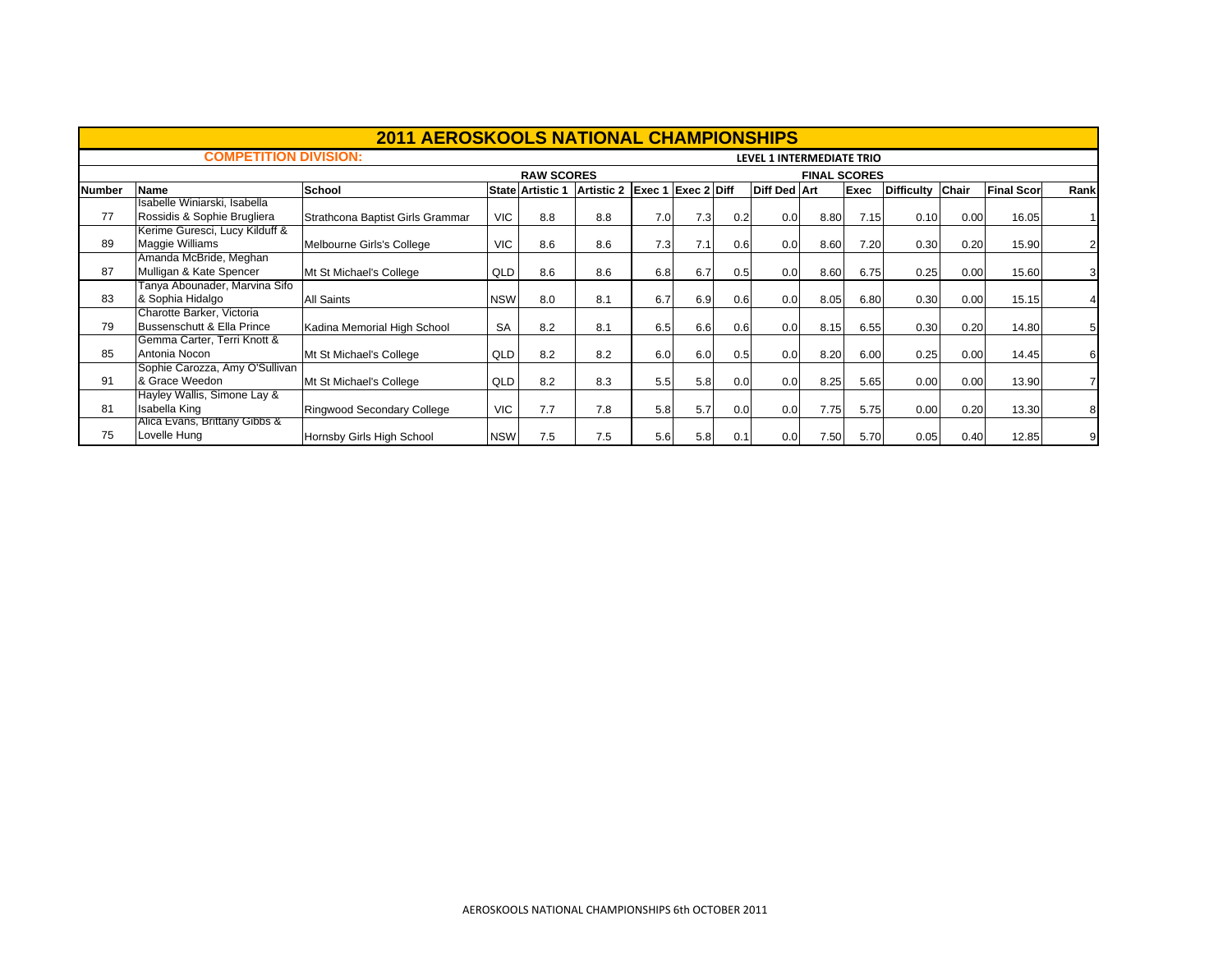|               |                                | <b>2011 AEROSKOOLS NATIONAL CHAMPIONSHIPS</b> |            |                         |                   |                    |     |     |                            |                     |      |                   |       |                   |                |
|---------------|--------------------------------|-----------------------------------------------|------------|-------------------------|-------------------|--------------------|-----|-----|----------------------------|---------------------|------|-------------------|-------|-------------------|----------------|
|               | <b>COMPETITION DIVISION:</b>   |                                               |            |                         |                   |                    |     |     | LEVEL 1 INTERMEDIATE GROUP |                     |      |                   |       |                   |                |
|               |                                |                                               |            | <b>RAW SCORES</b>       |                   |                    |     |     |                            | <b>FINAL SCORES</b> |      |                   |       |                   |                |
| <b>Number</b> | <b>Name</b>                    | <b>School</b>                                 |            | <b>State Artistic 1</b> | <b>Artistic 2</b> | Exec 1 Exec 2 Diff |     |     | Diff Ded Art               |                     | Exec | <b>Difficulty</b> | Chair | <b>Final Scor</b> | Rank           |
|               | Grace Porter, Gemma Swanson,   |                                               |            |                         |                   |                    |     |     |                            |                     |      |                   |       |                   |                |
|               | Annalise Gowing & Gemma        |                                               |            |                         |                   |                    |     |     |                            |                     |      |                   |       |                   |                |
| 118           | Carter                         | Mt St Michael's College                       | QLD        | 9.1                     | 9.3               | 6.6                | 6.5 | 0.8 | 0.0                        | 9.20                | 6.55 | 0.40              | 0.00  | 16.15             |                |
|               | Grace Egan, Emma Kinnane,      |                                               |            |                         |                   |                    |     |     |                            |                     |      |                   |       |                   |                |
| 114           | Erin Doyle & Emily Tonkin      | Mt St Michael's College                       | QLD        | 8.8                     | 8.8               | 6.5                | 6.0 | 0.6 | 0.0                        | 8.80                | 6.25 | 0.30              | 0.00  | 15.35             | $\overline{2}$ |
|               | Sherry Zhang, Nina Prica,      |                                               |            |                         |                   |                    |     |     |                            |                     |      |                   |       |                   |                |
| 116           | Vanessa Tan & Heidi Liu        | Hornsby Girls High School                     | <b>NSW</b> | 8.3                     | 8.6               | 6.1                | 6.2 | 0.5 | 0.0                        | 8.45                | 6.15 | 0.25              | 0.00  | 14.85             | 3              |
|               | Jordan Prince, Sarah Cosma,    |                                               |            |                         |                   |                    |     |     |                            |                     |      |                   |       |                   |                |
| 122           | Tayla Collier & Elise Cecchin  | Our Lady of Mercy College                     | <b>VIC</b> | 8.1                     | 8.2               | 6.0                | 6.0 | 0.5 | 0.0                        | 8.15                | 6.00 | 0.25              | 0.00  | 14.40             |                |
|               | Erin Mahoney, Keeley Madigan,  |                                               |            |                         |                   |                    |     |     |                            |                     |      |                   |       |                   |                |
|               | Julia Boysen, Isabella Perez & |                                               |            |                         |                   |                    |     |     |                            |                     |      |                   |       |                   |                |
| 124           | Kate Grillo                    | Siena College                                 | <b>VIC</b> | 8.3                     | 8.1               | 5.9                | 5.7 | 0.2 | 0.0                        | 8.20                | 5.80 | 0.10              | 0.20  | 13.90             | 5              |
|               | Julia Oleinikov, Alexandra     |                                               |            |                         |                   |                    |     |     |                            |                     |      |                   |       |                   |                |
|               | Jempson, Elise Kyro &          |                                               |            |                         |                   |                    |     |     |                            |                     |      |                   |       |                   |                |
| 112           | Carrington Hannah              | Ivanhoe Girls Grammar School                  | <b>VIC</b> | 8.1                     | 7.7               | 5.8                | 5.9 | 0.0 | 0.0                        | 7.90                | 5.85 | 0.00              | 0.00  | 13.75             | 6              |
|               | Ferri Knott, Amanda Mc Bride,  |                                               |            |                         |                   |                    |     |     |                            |                     |      |                   |       |                   |                |
|               | Meghan Mulligan, Antonia Nocon |                                               |            |                         |                   |                    |     |     |                            |                     |      |                   |       |                   |                |
| 120           | & Kate Spencer                 | Mt St Michael's College                       | QLD        | 8.3                     | 8.3               | 5.2                | 5.1 | 0.6 | 0.0                        | 8.30                | 5.15 | 0.30              | 0.00  | 13.75             |                |
|               | Andrea Jazbec, Isabella        |                                               |            |                         |                   |                    |     |     |                            |                     |      |                   |       |                   |                |
|               | Fabjancic, Alicia Mimoso &     |                                               |            |                         |                   |                    |     |     |                            |                     |      |                   |       |                   |                |
| 110           | Natasha Laws                   | <b>All Saints</b>                             | <b>NSW</b> | 7.7                     | 7.5               | 5.6                | 5.2 | 0.0 | 0.0                        | 7.60                | 5.40 | 0.00              | 0.20  | 12.80             |                |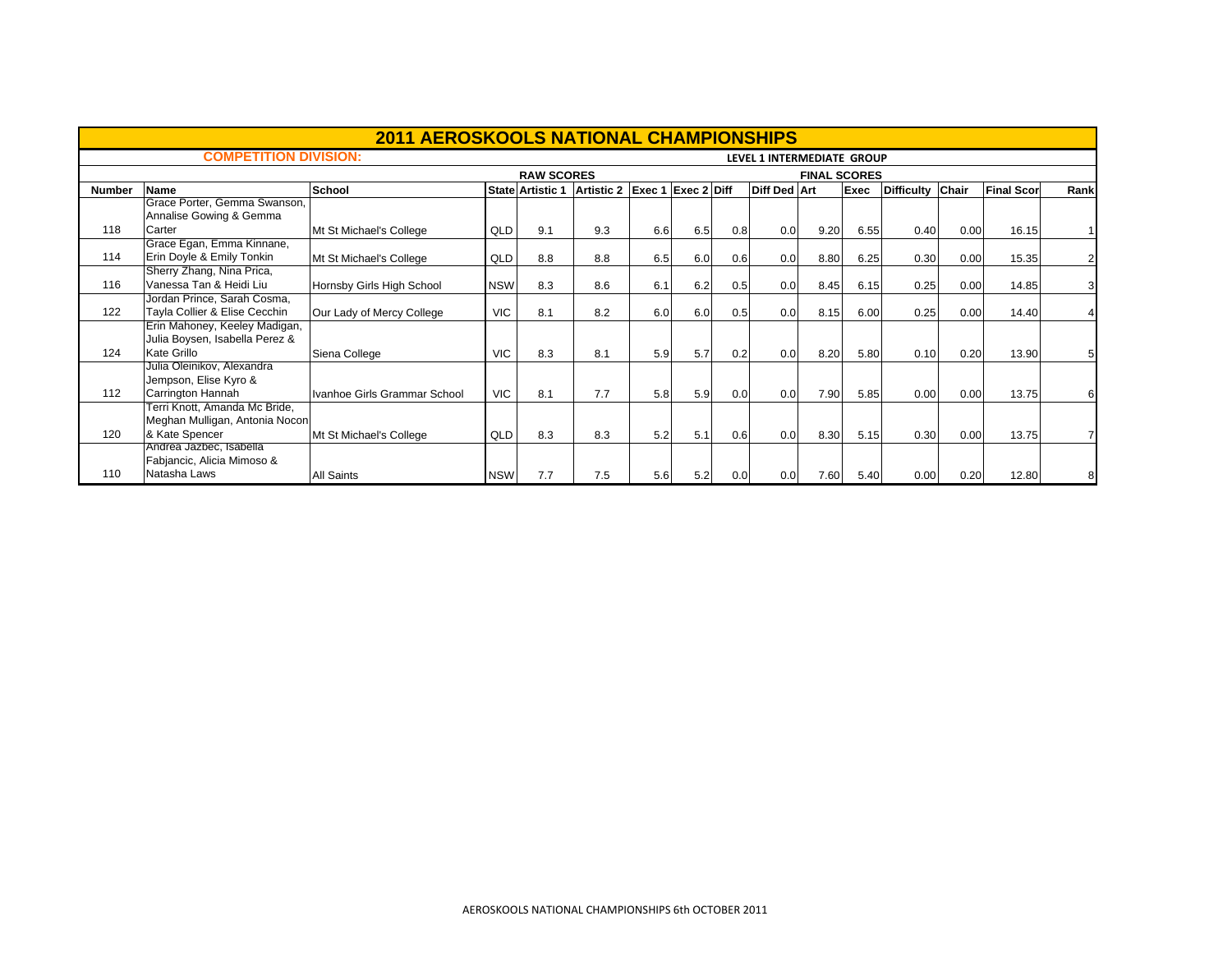|               |                                            | <b>2011 AEROSKOOLS NATIONAL CHAMPIONSHIPS</b> |            |                       |                   |     |                           |     |                     |                     |             |                   |       |                    |      |
|---------------|--------------------------------------------|-----------------------------------------------|------------|-----------------------|-------------------|-----|---------------------------|-----|---------------------|---------------------|-------------|-------------------|-------|--------------------|------|
|               | <b>COMPETITION DIVISION:</b>               |                                               |            |                       |                   |     |                           |     | LEVEL 1 SENIOR PAIR |                     |             |                   |       |                    |      |
|               |                                            |                                               |            | <b>RAW SCORES</b>     |                   |     |                           |     |                     | <b>FINAL SCORES</b> |             |                   |       |                    |      |
| <b>Number</b> | <b>Name</b>                                | School                                        |            | <b>State Artistic</b> | <b>Artistic 2</b> |     | <b>Exec 1 Exec 2 Diff</b> |     | <b>Diff Ded Art</b> |                     | <b>Exec</b> | <b>Difficulty</b> | Chair | <b>Final Score</b> | Rank |
|               | Abby Becconsall & Madeline                 |                                               |            |                       |                   |     |                           |     |                     |                     |             |                   |       |                    |      |
| 92            | Dwyer                                      | St Teresa's Catholic College                  | QLD        | 8.5                   | 8.8               | 6.0 | 6.2                       | 0.2 | 0.0                 | 8.65                | 6.10        | 0.10              | 0.00  | 14.85              |      |
| 88            | Anna Milne & Lucy Pollard                  | Strathcona Baptist Girls Grammar              | <b>VIC</b> | 8.1                   | 8.4               | 6.1 | 6.6                       | 0.1 | 0.0                 | 8.25                | 6.35        | 0.05              | 0.00  | 14.65              |      |
| 98            | Melissa Soh & Charissa Soh                 | Balwyn High School                            | <b>VIC</b> | 8.1                   | 7.7               | 6.4 | 6.4                       | 0.6 | 0.0                 | 7.90                | 6.40        | 0.30              | 0.00  | 14.60              |      |
|               | Natassia De Aguiar & Alex                  |                                               |            |                       |                   |     |                           |     |                     |                     |             |                   |       |                    |      |
| 96            | ParkerWilkin                               | Mt St Michael's College                       | <b>QLD</b> | 7.8                   | 8.0               | 6.1 | 6.5                       | 0.5 | 0.0                 | 7.90                | 6.30        | 0.25              | 0.20  | 14.25              |      |
|               | Molly Simond & Amy Duchemin-               |                                               |            |                       |                   |     |                           |     |                     |                     |             |                   |       |                    |      |
| 86            | Nichols                                    | Monte Sant' Angelo Mercy College              | <b>NSW</b> | 7.2                   | 7.1               | 6.7 | 7.0                       | 0.1 | 0.0                 | 7.15                | 6.85        | 0.05              | 0.20  | 13.85              |      |
| 100           | Lisa Wallis & Sarah Hankinson              | St Helena Secondary College                   | VIC        | 7.5                   | 7.5               | 6.0 | 6.1                       | 0.0 | 0.0                 | 7.50                | 6.05        | 0.00              | 0.00  | 13.55              |      |
|               |                                            |                                               |            |                       |                   |     |                           |     |                     |                     |             |                   |       |                    |      |
| 90            | Lucinda Bell & Cassandra Duran Abbotsleigh |                                               | <b>NSW</b> | 7.8                   | 7.6               | 5.5 | 5.8                       | 0.0 | 0.0                 | 7.70                | 5.65        | 0.00              | 0.00  | 13.35              |      |
|               | 'asara Dissanayake & Kelly                 |                                               |            |                       |                   |     |                           |     |                     |                     |             |                   |       |                    |      |
| 94            | Newton                                     | Hornsby Girls High School                     | <b>NSW</b> | 7.9                   | 7.6               | 5.1 | 5.3                       | 0.0 | 0.0                 | 7.75                | 5.20        | 0.00              | 0.00  | 12.95              |      |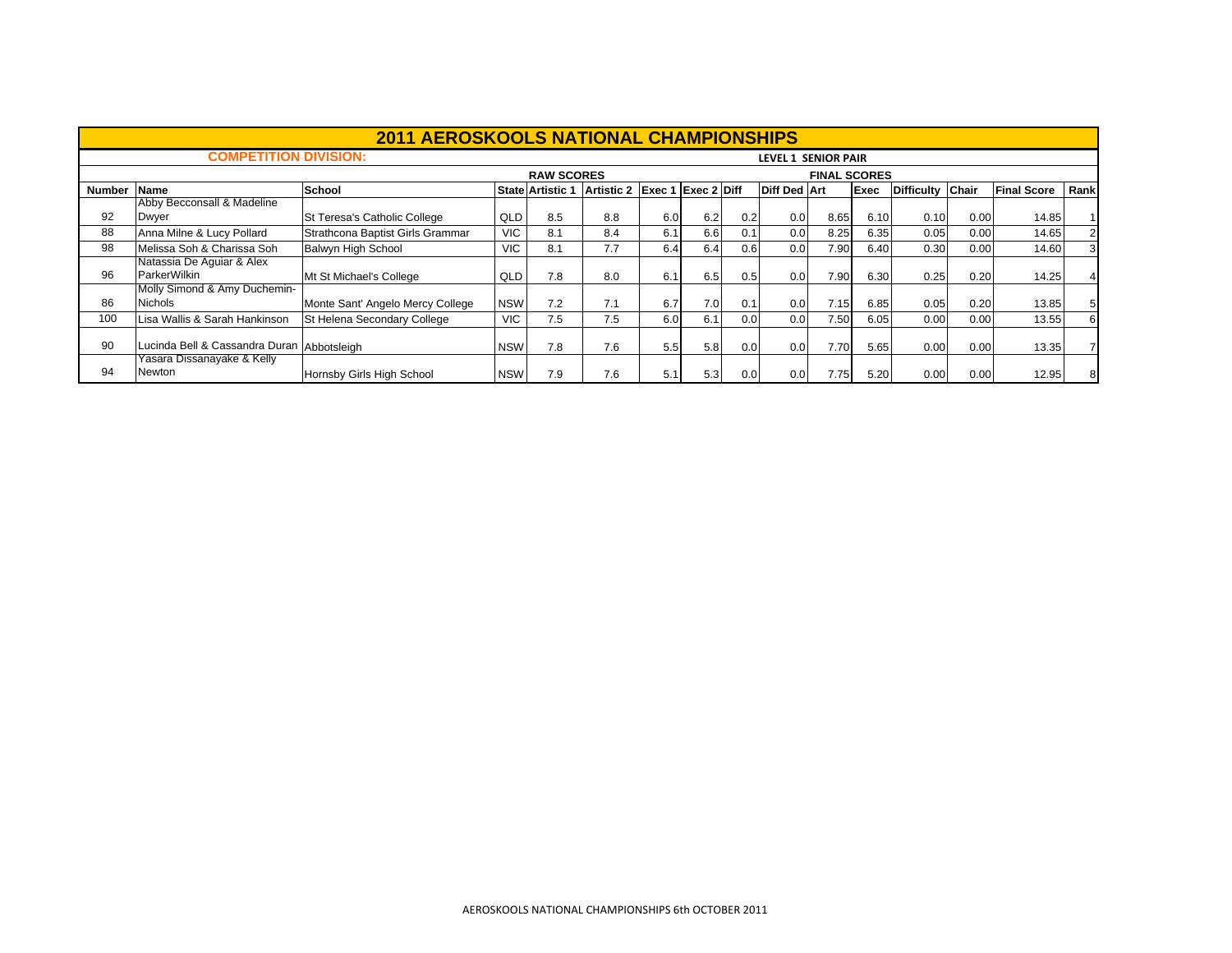|               |                                                                | <b>2011 AEROSKOOLS NATIONAL CHAMPIONSHIPS</b> |            |                    |            |                    |     |     |                            |                     |      |                  |      |                   |      |
|---------------|----------------------------------------------------------------|-----------------------------------------------|------------|--------------------|------------|--------------------|-----|-----|----------------------------|---------------------|------|------------------|------|-------------------|------|
|               | <b>COMPETITION DIVISION:</b>                                   |                                               |            |                    |            |                    |     |     | <b>LEVEL 1 SENIOR TRIO</b> |                     |      |                  |      |                   |      |
|               |                                                                |                                               |            | <b>RAW SCORES</b>  |            |                    |     |     |                            | <b>FINAL SCORES</b> |      |                  |      |                   |      |
| <b>Number</b> | <b>Name</b>                                                    | School                                        |            | l State Artistic 1 | Artistic 2 | Exec 1 Exec 2 Diff |     |     | <b>Diff Ded Art</b>        |                     | Exec | Difficulty Chair |      | <b>Final Scor</b> | Rank |
| 105           | Lucy Reid, Courtney Richardson<br>& Sarah Moller               | The Rockhampton Grammar Schoo QLD             |            | 8.6                | 8.6        | 6.3                | 6.4 | 0.1 | 0.0 <sub>l</sub>           | 8.60                | 6.35 | 0.05             | 0.00 | 15.00             |      |
| 111           | Alanah Moore. Telisha Postans<br>& Christiane Smith            | Our Lady of Mercy college                     | <b>VIC</b> | 7.6                | 7.5        | 6.6                | 6.8 | 0.1 | 0.0 <sub>l</sub>           | 7.55                | 6.70 | 0.05             | 0.20 | 14.10             |      |
| 103           | Nicole Della Grazia, Alice Hyland<br>& Alexandra Mallows-Zejek | Star of the Sea College                       | <b>VIC</b> | 8.1                | 8.0        | 6.1                | 6.3 | 0.1 | 0.0 <sub>l</sub>           | 8.05                | 6.20 | 0.05             | 0.20 | 14.10             | 3    |
| 109           | Emma Laing, Sophie Donohue &<br>Bianca Polino                  | Mt St Michael's College                       | QLD        | 8.5                | 8.5        | 5.4                | 5.4 | 0.1 | 0.0 <sub>l</sub>           | 8.50                | 5.40 | 0.05             | 0.00 | 13.95             |      |
| 107           | TAshley Hill, Kathleen O'Reilly &<br>Jaqueline Robinson        | <b>Sunbury College</b>                        | VIC.       | 7.3                | 7.4        | 5.0                | 5.0 | 0.1 | 0.01                       | 7.35                | 5.00 | 0.05             | 0.40 | 12.00             |      |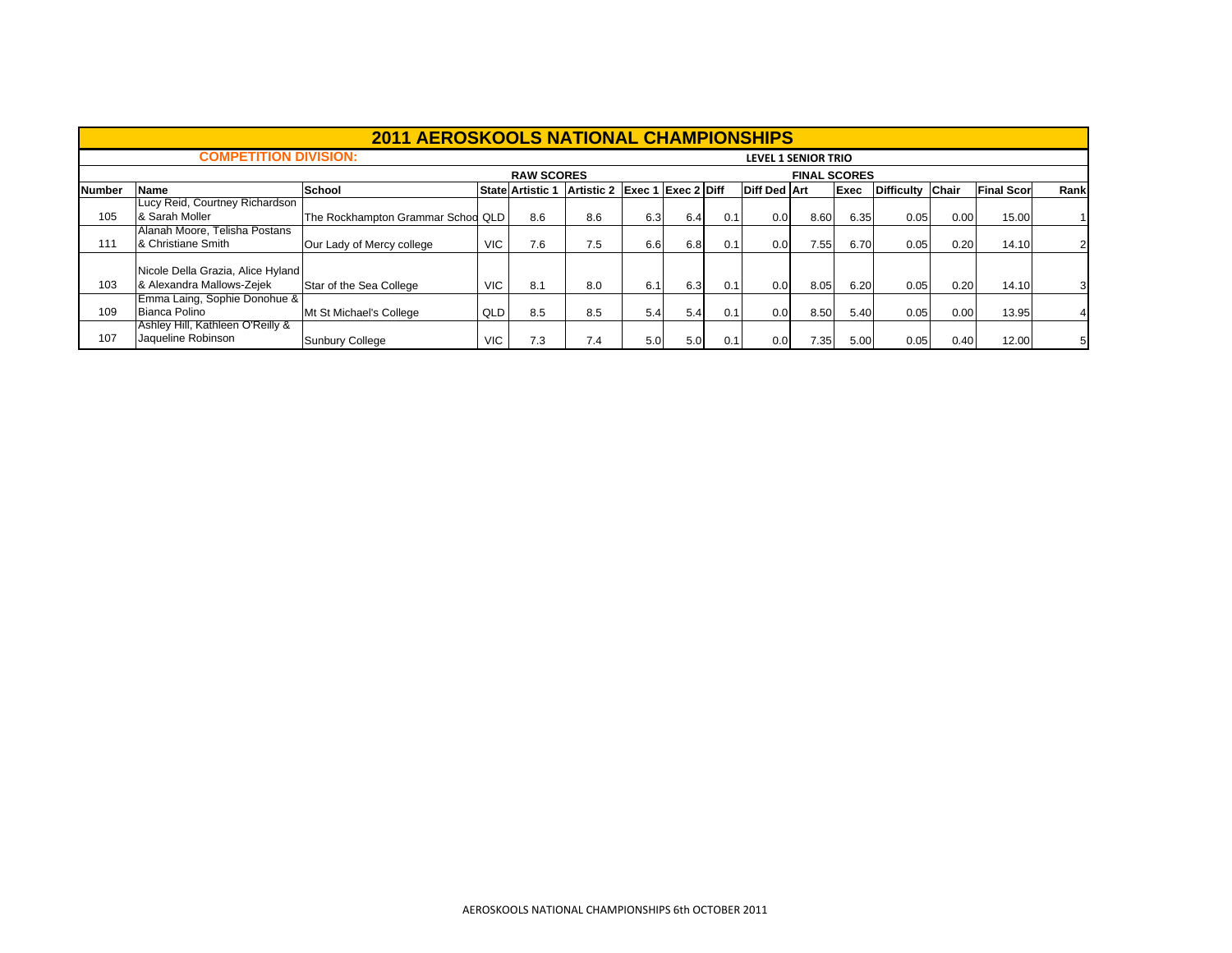|               |                                                                                               | <b>2011 AEROSKOOLS NATIONAL CHAMPIONSHIPS</b> |            |                         |                               |     |     |     |                             |                     |      |                  |      |                    |      |
|---------------|-----------------------------------------------------------------------------------------------|-----------------------------------------------|------------|-------------------------|-------------------------------|-----|-----|-----|-----------------------------|---------------------|------|------------------|------|--------------------|------|
|               | <b>COMPETITION DIVISION:</b>                                                                  |                                               |            |                         |                               |     |     |     | <b>LEVEL 1 SENIOR GROUP</b> |                     |      |                  |      |                    |      |
|               |                                                                                               |                                               |            | <b>RAW SCORES</b>       |                               |     |     |     |                             | <b>FINAL SCORES</b> |      |                  |      |                    |      |
| <b>Number</b> | <b>Name</b>                                                                                   | School                                        |            | <b>State Artistic 1</b> | Artistic 2 Exec 1 Exec 2 Diff |     |     |     | <b>Diff Ded Art</b>         |                     | Exec | Difficulty Chair |      | <b>Final Score</b> | Rank |
| 67            | Natasha De Aguiar, Alex Parker-<br>Wilkin, Emma Liang, Sophie<br>Donohue & Bianca Polino      | Mt St Michael's College                       | QLD        | 8.2                     | 8.2                           | 5.3 | 5.2 | 0.3 | 0.0                         | 8.20                | 5.25 | 0.15             | 0.00 | 13.60              |      |
| 69            | Bayley Harding-Smith, Stephanie<br>Hill, Lauren Withers, Bronte<br>Sadlier & Taylah Cole      | <b>Billanook College</b>                      | <b>VIC</b> | 7.5                     | 7.5                           | 6.0 | 5.9 | 0.1 | 0.0                         | 7.50                | 5.95 | 0.05             | 0.00 | 13.50              |      |
| 71            | Clare Bohan, Eleanor Taverner,<br>Vicotira Puntenere & Emilia<br>Fuller                       | Siena College                                 | <b>VIC</b> | 8.0                     | 7.7                           | 5.7 | 5.8 | 0.1 | 0.0                         | 7.85                | 5.75 | 0.05             | 0.20 | 13.45              | 3    |
| 73            | Olivia Pinna, Bethany Godind,<br>Nicola Mahony, Ella Dunn,<br>Florence Nicolas & Laura Harris | Star of the Sea College                       | <b>VIC</b> | 8.0                     | 8.2                           | 6.2 | 6.1 | 0.1 | 0.0                         | 8.10                | 6.15 | 0.05             | 1.20 | 13.10              |      |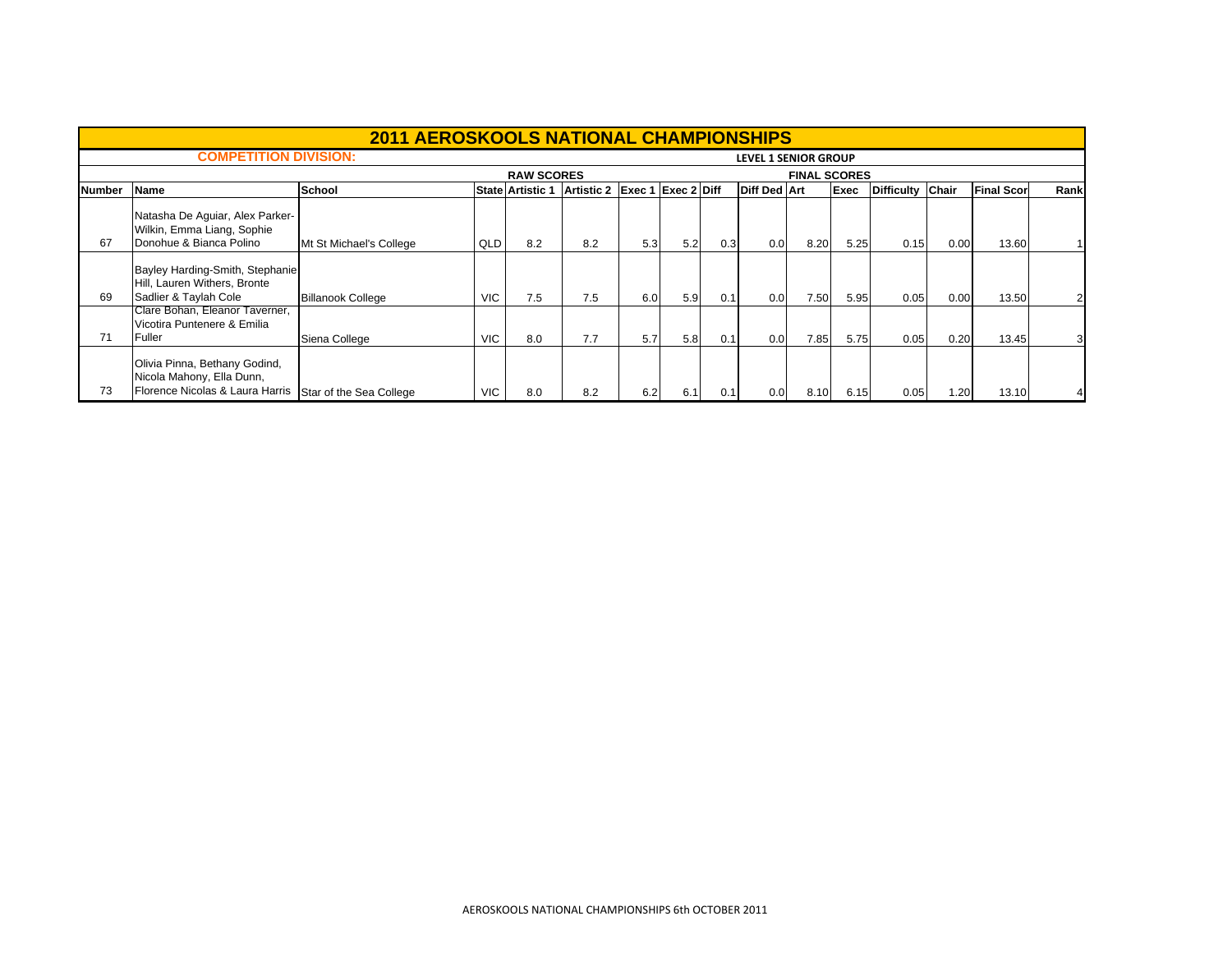|             |                                                     | <b>2011 AEROSKOOLS NATIONAL CHAMPIONSHIPS</b> |              |                   |                   |        |             |     |                           |                     |             |                  |      |                    |      |
|-------------|-----------------------------------------------------|-----------------------------------------------|--------------|-------------------|-------------------|--------|-------------|-----|---------------------------|---------------------|-------------|------------------|------|--------------------|------|
|             | <b>COMPETITION DIVISION:</b>                        |                                               |              |                   |                   |        |             |     | LEVEL 2 INTERMEDIATE PAIR |                     |             |                  |      |                    |      |
|             |                                                     |                                               |              | <b>RAW SCORES</b> |                   |        |             |     |                           | <b>FINAL SCORES</b> |             |                  |      |                    |      |
| Number Name |                                                     | School                                        | <b>State</b> | <b>Artistic 1</b> | <b>Artistic 2</b> | Exec 1 | Exec 2 Diff |     | <b>Diff Ded Art</b>       |                     | <b>Exec</b> | Difficulty Chair |      | <b>Final Score</b> | Rank |
| 136         | Marni Forde-Sloan & Jessica<br>Williams             | Moreton Bay College                           | QLD          | 8.1               | 8.6               | 7.3    | 7.1         | 0.7 | 0.0                       | 8.35                | 7.20        | 0.35             | 0.00 | 15.90              |      |
| 130         | Adele D'Souza & Sarah Gribbin                       | Loreto Toorak                                 | <b>VIC</b>   | 7.8               | 7.6               | 6.4    | 6.5         | 0.6 | 0.0                       | 7.70                | 6.45        | 0.30             | 0.00 | 14.45              |      |
| 132         | Alexandra Begg & Madison<br>Narayan                 | Mt St Michael's College                       | QLD          | 8.0               | 7.6               | 6.1    | 6.2         | 0.6 | 0.0                       | 7.80                | 6.15        | 0.30             | 0.20 | 14.05              | 3    |
| 128         | Michaela Warren & Isabel Turner Moreton Bay College |                                               | QLD          | 6.9               | 6.7               | 6.5    | 6.3         | 0.8 | 0.0                       | 6.80                | 6.40        | 0.40             | 0.00 | 13.60              |      |
| 134         | Lauren Smith & Tiansha Zimsen Haileybury            |                                               | Vic          | 7.9               | 7.4               | 5.6    | 5.3         | 0.3 | 0.0                       | 7.65                | 5.45        | 0.15             | 0.20 | 13.05              | 5    |
| 126         | Danielle Packham & Stacey<br>Steane                 | Heathdale Christian College                   | VIC.         | 6.1               | 6.0               | 5.1    | 5.4         | 0.3 | 0.0                       | 6.05                | 5.25        | 0.15             | 0.00 | 11.45              | 6    |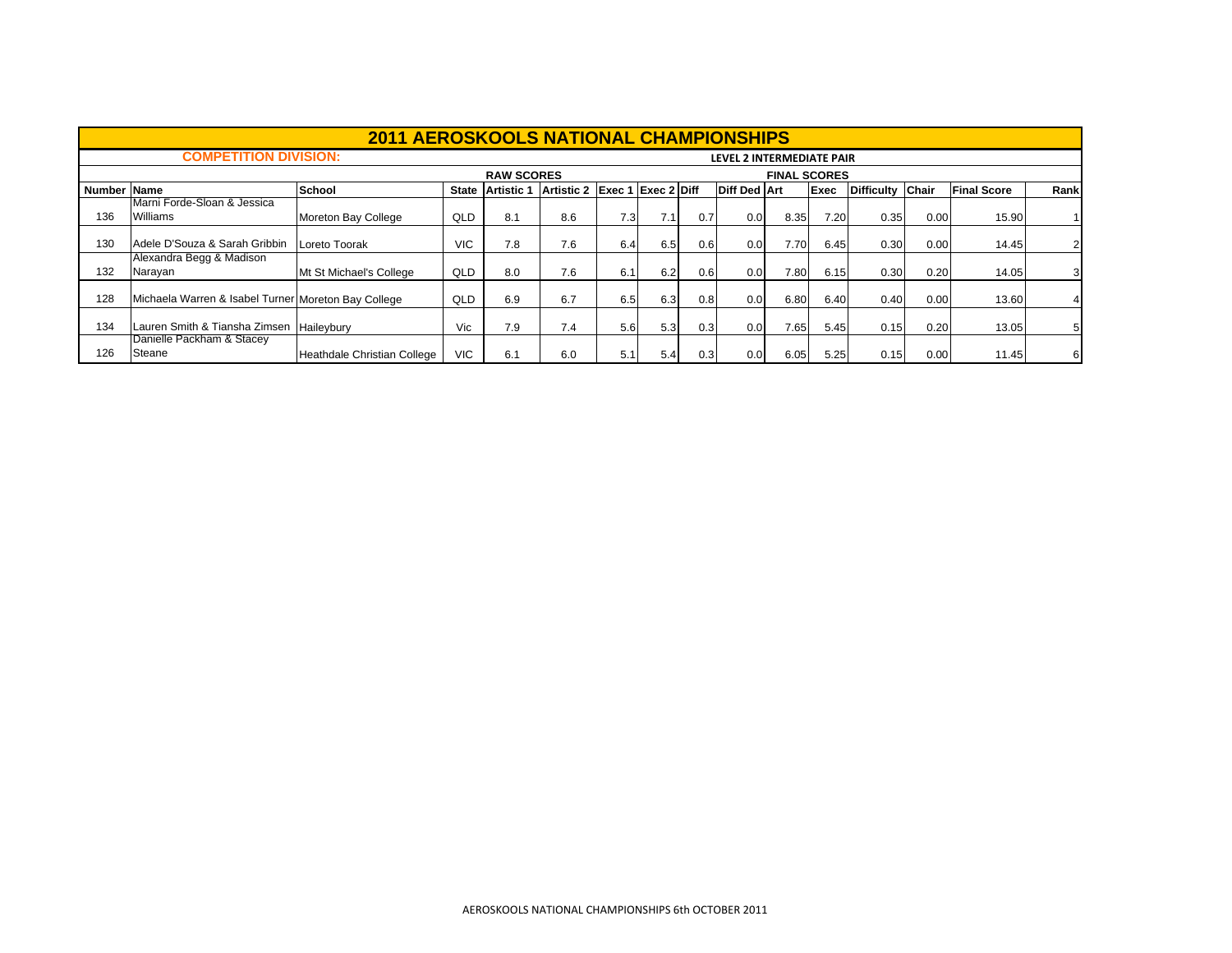|               |                                          | <b>2011 AEROSKOOLS NATIONAL CHAMPIONSHIPS</b> |            |                         |                               |     |     |     |                            |                     |             |                  |      |                   |      |
|---------------|------------------------------------------|-----------------------------------------------|------------|-------------------------|-------------------------------|-----|-----|-----|----------------------------|---------------------|-------------|------------------|------|-------------------|------|
|               | <b>COMPETITION DIVISION:</b>             |                                               |            |                         |                               |     |     |     | <b>LEVEL 2 JUNIOR PAIR</b> |                     |             |                  |      |                   |      |
|               |                                          |                                               |            | <b>RAW SCORES</b>       |                               |     |     |     |                            | <b>FINAL SCORES</b> |             |                  |      |                   |      |
| <b>Number</b> | <b>Name</b>                              | School                                        |            | <b>State Artistic 1</b> | Artistic 2 Exec 1 Exec 2 Diff |     |     |     | <b>Diff Ded Art</b>        |                     | <b>Exec</b> | Difficulty Chair |      | <b>Final Scor</b> | Rank |
| 126           | Danielle Packham & Stacey<br>Steane      | Heathdale Christian College                   | <b>VIC</b> | 0.0                     | 0.0                           | 0.0 | 0.0 | 0.0 | 0.0 <sub>l</sub>           | 0.00                | 0.00        | 0.00             | 0.00 | 0.00              |      |
| 128           | Michaela Warren & Isabel<br>Turner       | Moreton Bay College                           | QLD        | 0.0                     | 0.0                           | 0.0 | 0.0 | 0.0 | 0.0                        | 0.00                | 0.00        | 0.00             | 0.00 | 0.00              |      |
| 130           | Adele D'Souza & Sarah Gribbin            | Loreto Toorak                                 | VIC.       | 0.0                     | 0.0                           | 0.0 | 0.0 | 0.0 | 0.0                        | 0.00                | 0.00        | 0.00             | 0.00 | 0.00              |      |
| 132           | Alexandra Begg & Madison<br>Narayan      | Mt St Michael's College                       | QLD        | 0.0                     | 0.0                           | 0.0 | 0.0 | 0.0 | 0.0                        | 0.00                | 0.00        | 0.00             | 0.00 | 0.00              |      |
| 134           | Lauren Smith & Tiansha Zimsen Haileybury |                                               | <b>VIC</b> | 0.0                     | 0.0                           | 0.0 | 0.0 | 0.0 | 0.0                        | 0.00                | 0.00        | 0.00             | 0.00 | 0.00              |      |
| 136           | Marni Forde-Sloan & Jessica<br>Williams  | Moreton Bay College                           | QLD        | 0.0                     | 0.0                           | 0.0 | 0.0 | 0.0 | 0.0                        | 0.00                | 0.00        | 0.00             | 0.00 | 0.00              |      |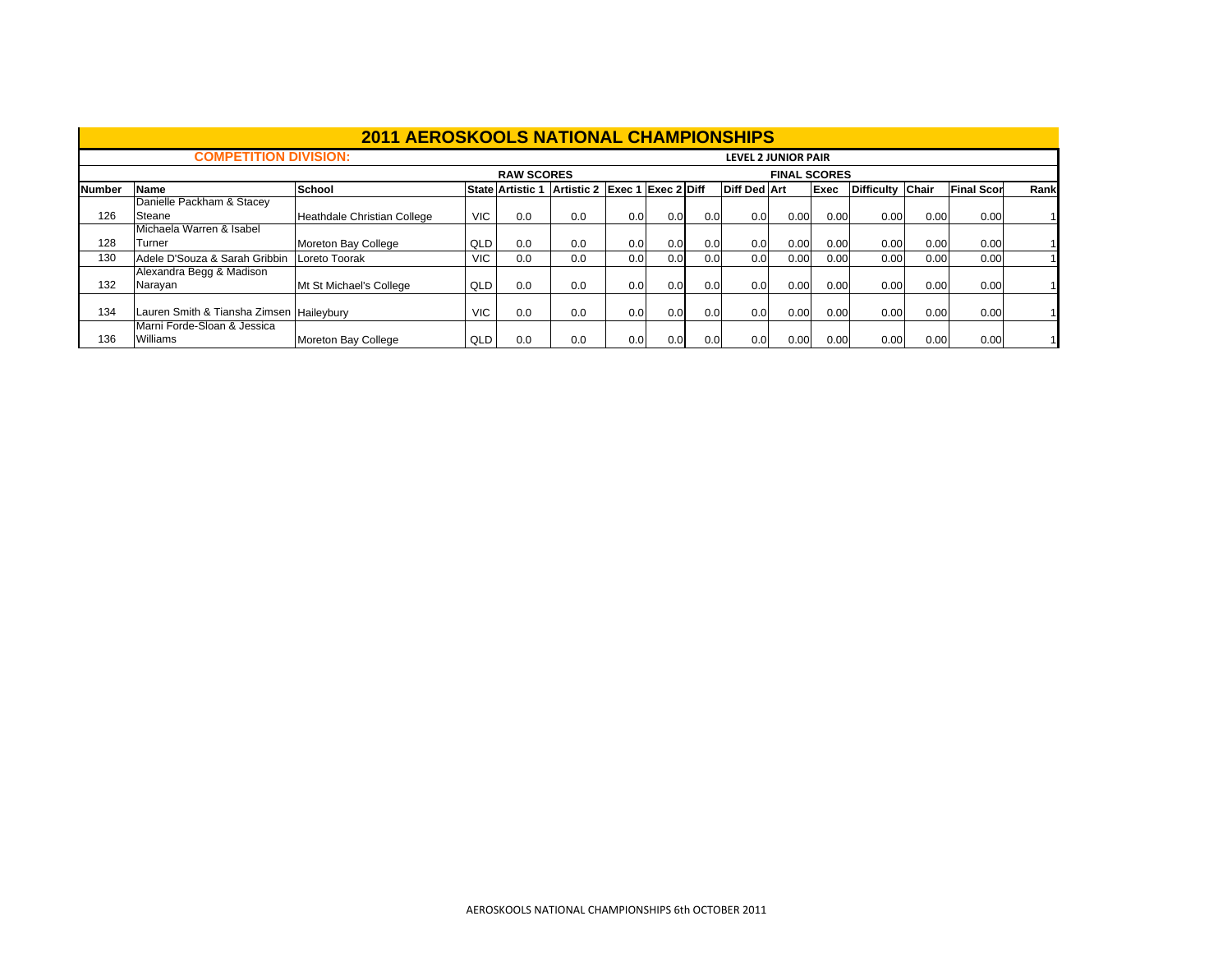|               |                                                       | <b>2011 AEROSKOOLS NATIONAL CHAMPIONSHIPS</b> |            |                         |                   |                           |     |     |                           |                     |      |                  |      |                   |      |
|---------------|-------------------------------------------------------|-----------------------------------------------|------------|-------------------------|-------------------|---------------------------|-----|-----|---------------------------|---------------------|------|------------------|------|-------------------|------|
|               | <b>COMPETITION DIVISION:</b>                          |                                               |            |                         |                   |                           |     |     | LEVEL 2 INTERMEDIATE TRIO |                     |      |                  |      |                   |      |
|               |                                                       |                                               |            | <b>RAW SCORES</b>       |                   |                           |     |     |                           | <b>FINAL SCORES</b> |      |                  |      |                   |      |
| <b>Number</b> | Name                                                  | School                                        |            | <b>State Artistic 1</b> | <b>Artistic 2</b> | <b>Exec 1 Exec 2 Diff</b> |     |     | <b>Diff Ded Art</b>       |                     | Exec | Difficulty Chair |      | <b>Final Scor</b> | Rank |
|               | Darcy Lawton, Kristiana Feron-                        |                                               |            |                         |                   |                           |     |     |                           |                     |      |                  |      |                   |      |
| 93            | Farrell & Grace Brown                                 | Mt St Michael's College                       | QLD        | 8.3                     | 8.4               | 6.9                       | 6.8 | 0.8 | 0.0                       | 8.35                | 6.85 | 0.40             | 0.00 | 15.60             |      |
|               | Michaela Warren.Isabel Turner &                       |                                               |            |                         |                   |                           |     |     |                           |                     |      |                  |      |                   |      |
| 99            | Natalie Geale                                         | Moreton Bay College                           | QLD        | 7.8                     | 7.8               | 6.3                       | 6.0 | 0.8 | 0.0                       | 7.80                | 6.15 | 0.40             | 0.00 | 14.35             |      |
|               | Georgia Hirst, Jess Ring & Jess                       |                                               |            |                         |                   |                           |     |     |                           |                     |      |                  |      |                   |      |
| 101           | Thompson                                              | Ivanhoe Grammar School                        | VIC.       | 7.4                     | 7.4               | 6.5                       | 6.6 | 0.4 | 0.0                       | 7.40                | 6.55 | 0.20             | 0.00 | 14.15             | 3    |
|               | Gabrielle Livy, Bree Wharton &                        |                                               |            |                         |                   |                           |     |     |                           |                     |      |                  |      |                   |      |
| 97            | Emilija Olsen                                         | Ivanhoe Girls Grammar School                  | <b>VIC</b> | 6.7                     | 6.6               | 5.7                       | 5.7 | 0.4 | 0.0                       | 6.65                | 5.70 | 0.20             | 0.20 | 12.35             |      |
| 95            | Sabine Clark-Hoffman, Rachael<br>Mao & Emily Langford | Ivanhoe Girls Grammar School                  | <b>VIC</b> | 6.6                     | 6.6               | 4.8                       | 4.5 | 0.1 | 0.0                       | 6.60                | 4.65 | 0.05             | 0.20 | 11.10             |      |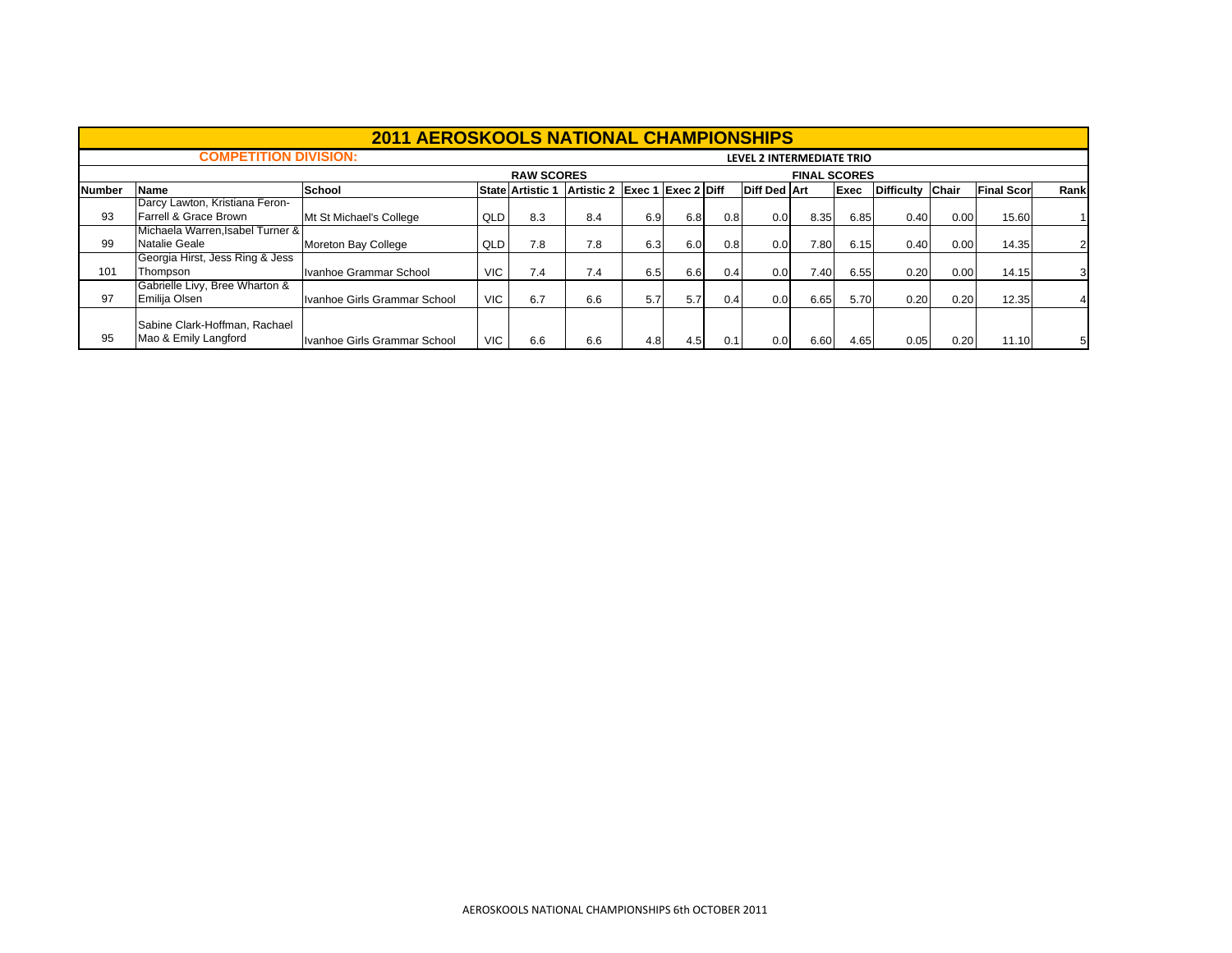|        |                                                                                           | <b>2011 AEROSKOOLS NATIONAL CHAMPIONSHIPS</b> |            |                      |                               |     |     |     |                            |                     |      |                  |      |                    |      |
|--------|-------------------------------------------------------------------------------------------|-----------------------------------------------|------------|----------------------|-------------------------------|-----|-----|-----|----------------------------|---------------------|------|------------------|------|--------------------|------|
|        | <b>COMPETITION DIVISION:</b>                                                              |                                               |            |                      |                               |     |     |     | LEVEL 2 INTERMEDIATE GROUP |                     |      |                  |      |                    |      |
|        |                                                                                           |                                               |            | <b>RAW SCORES</b>    |                               |     |     |     |                            | <b>FINAL SCORES</b> |      |                  |      |                    |      |
| Number | <b>Name</b>                                                                               | <b>School</b>                                 |            | l State l Artistic 1 | Artistic 2 Exec 1 Exec 2 Diff |     |     |     | <b>Diff Ded Art</b>        |                     | Exec | Difficulty Chair |      | <b>Final Score</b> | Rank |
| 68     | Alexandra Begg, Darcy Lawton,<br>Kristian Feron-Farrell, Grace<br>Brown & Madison Narayan | Mt St Michael's College                       | QLD        | 8.3                  | 7.8                           | 6.5 | 6.7 | 0.7 | 0.0                        | 8.05                | 6.60 | 0.35             | 0.00 | 15.00              |      |
| 70     | Ashleigh Moore, Pia Campagna,<br>Emily Jackson & Hayley Turner                            | Our Lady of Mercy College                     | <b>VIC</b> | 7.4                  | 7.3                           | 6.0 | 6.2 | 0.0 | 0.0                        | 7.35                | 6.10 | 0.00             | 0.00 | 13.45              |      |
| 64     | Ebony Biden, Keely Marsh,<br>Ramona Packham & Cassidy<br>Pettigrew                        | Heathdale Christian College                   | <b>VIC</b> | 7.4                  | 7.2                           | 5.8 | 6.0 | 0.2 | 0.0                        | 7.30                | 5.90 | 0.10             | 0.00 | 13.30              |      |
| 66     | [Alana Padula, Lotte Clifford, Sian]<br>Crowe& Olivia Sherwood                            | <b>Woodleigh School</b>                       | VIC.       | 7.7                  | 7.4                           | 5.6 | 5.4 | 0.5 | 0.0                        | 7.551               | 5.50 | 0.25             | 0.20 | 13.10              |      |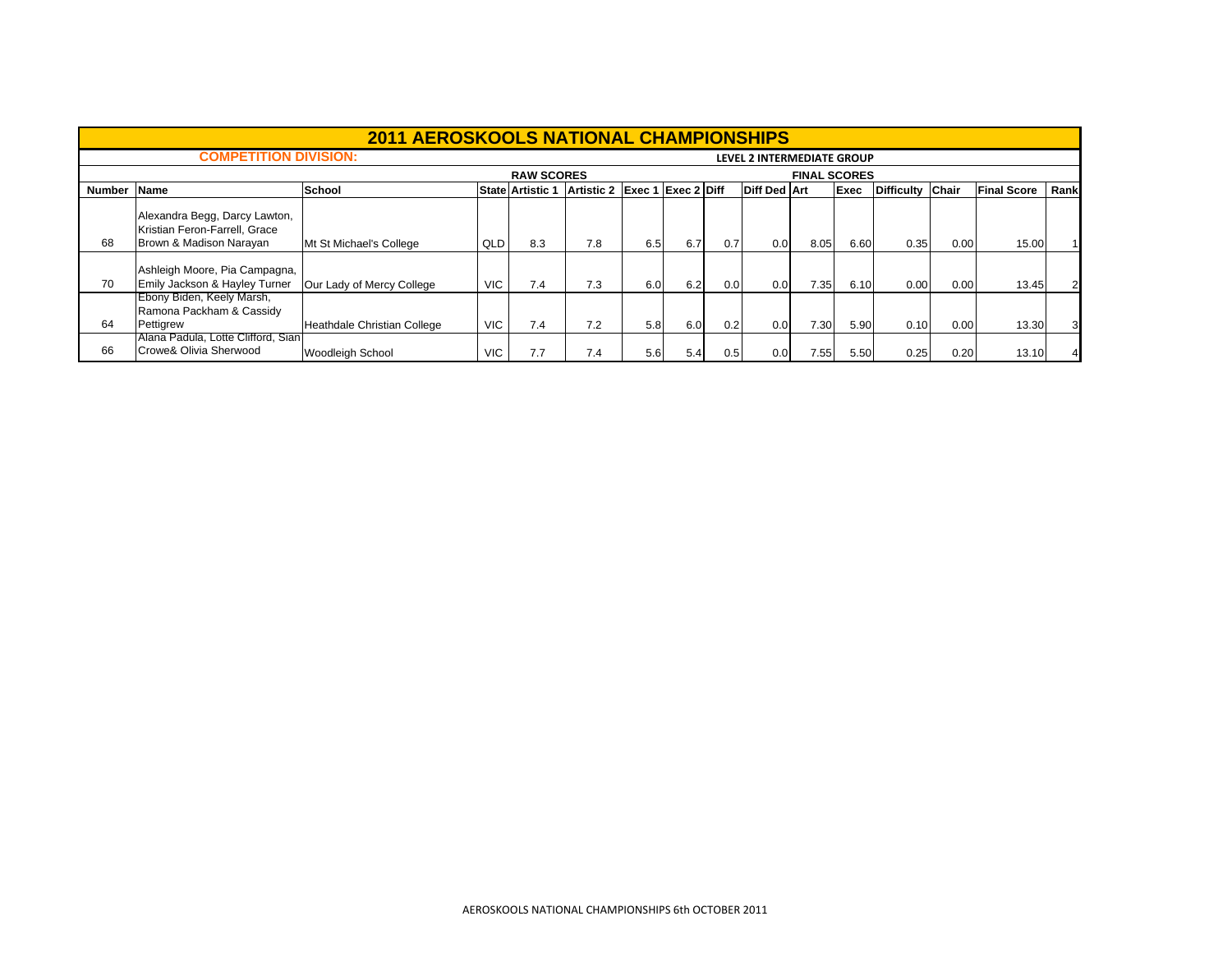|               |                                                           | <b>2011 AEROSKOOLS NATIONAL CHAMPIONSHIPS</b> |            |                         |                   |        |                    |     |                     |                            |             |                  |      |                   |                |
|---------------|-----------------------------------------------------------|-----------------------------------------------|------------|-------------------------|-------------------|--------|--------------------|-----|---------------------|----------------------------|-------------|------------------|------|-------------------|----------------|
|               | <b>COMPETITION DIVISION:</b>                              |                                               |            |                         |                   |        |                    |     |                     | <b>LEVEL 2 SENIOR PAIR</b> |             |                  |      |                   |                |
|               |                                                           |                                               |            | <b>RAW SCORES</b>       |                   |        |                    |     |                     | <b>FINAL SCORES</b>        |             |                  |      |                   |                |
| <b>Number</b> | Name                                                      | School                                        |            | <b>State Artistic 1</b> | <b>Artistic 2</b> | Exec 1 | <b>Exec 2 Diff</b> |     | <b>Diff Ded Art</b> |                            | <b>Exec</b> | Difficulty Chair |      | <b>Final Scor</b> | Rank           |
| 131           | Maggie O'Brien & Ashleigh<br>Campbell                     | Mt St Michael's College                       | QLD        | 8.2                     | 8.3               | 6.7    | 6.5                | 0.6 | 0.0                 | 8.25                       | 6.60        | 0.30             | 0.00 | 15.15             |                |
| 133           | Lauren Clarke & Annalise Smart                            | Sacred Heart Senior College                   | <b>SA</b>  | 8.1                     | 8.1               | 6.6    | 6.6                | 0.6 | 0.0                 | 8.10                       | 6.60        | 0.30             | 0.00 | 15.00             | $\overline{2}$ |
| 143           | Emma Bruce & Victoria March                               | Kadina Memorial High School                   | <b>SA</b>  | 7.3                     | 7.3               | 7.0    | 6.9                | 0.8 | 0.0                 | 7.30                       | 6.95        | 0.40             | 0.00 | 14.65             | 3              |
| 129           | Giuseppa Nastasi & Vanessa<br>Barca                       | <b>All Saints</b>                             | <b>NSW</b> | 7.2                     | 7.2               | 6.5    | 6.6                | 0.8 | 0.0                 | 7.20                       | 6.55        | 0.40             | 0.00 | 14.15             |                |
| 141           | Stephanie De Luca & Jessica De<br>Luca                    | Siena College                                 | <b>VIC</b> | 6.9                     | 6.8               | 6.6    | 6.5                | 0.7 | 0.0                 | 6.85                       | 6.55        | 0.35             | 0.00 | 13.75             | 5              |
| 135           | Rhiannan McPhee & Alexandra<br>Skate                      | <b>Billanook College</b>                      | <b>VIC</b> | 7.8                     | 7.7               | 5.4    | 5.2                | 0.2 | 0.0                 | 7.75                       | 5.30        | 0.10             | 0.00 | 13.15             | 6              |
| 137           | Abbie Mohr & Holly Mead                                   | Mt St Michael's College                       | QLD        | 7.9                     | 7.7               | 5.0    | 5.2                | 0.4 | 0.0                 | 7.80                       | 5.10        | 0.20             | 0.00 | 13.10             |                |
| 139           | Chelsea Preston & Katelyn Imer<br>Sofie French & Prudence | <b>Billanook College</b>                      | <b>VIC</b> | 7.6                     | 7.6               | 5.0    | 4.9                | 0.5 | 0.0                 | 7.60                       | 4.95        | 0.25             | 0.00 | 12.80             | 8              |
| 145           | Fleming                                                   | Abbotsleigh                                   | <b>NSW</b> | 6.3                     | 6.4               | 5.7    | 5.6                | 0.5 | 0.0                 | 6.35                       | 5.65        | 0.25             | 0.00 | 12.25             | 9              |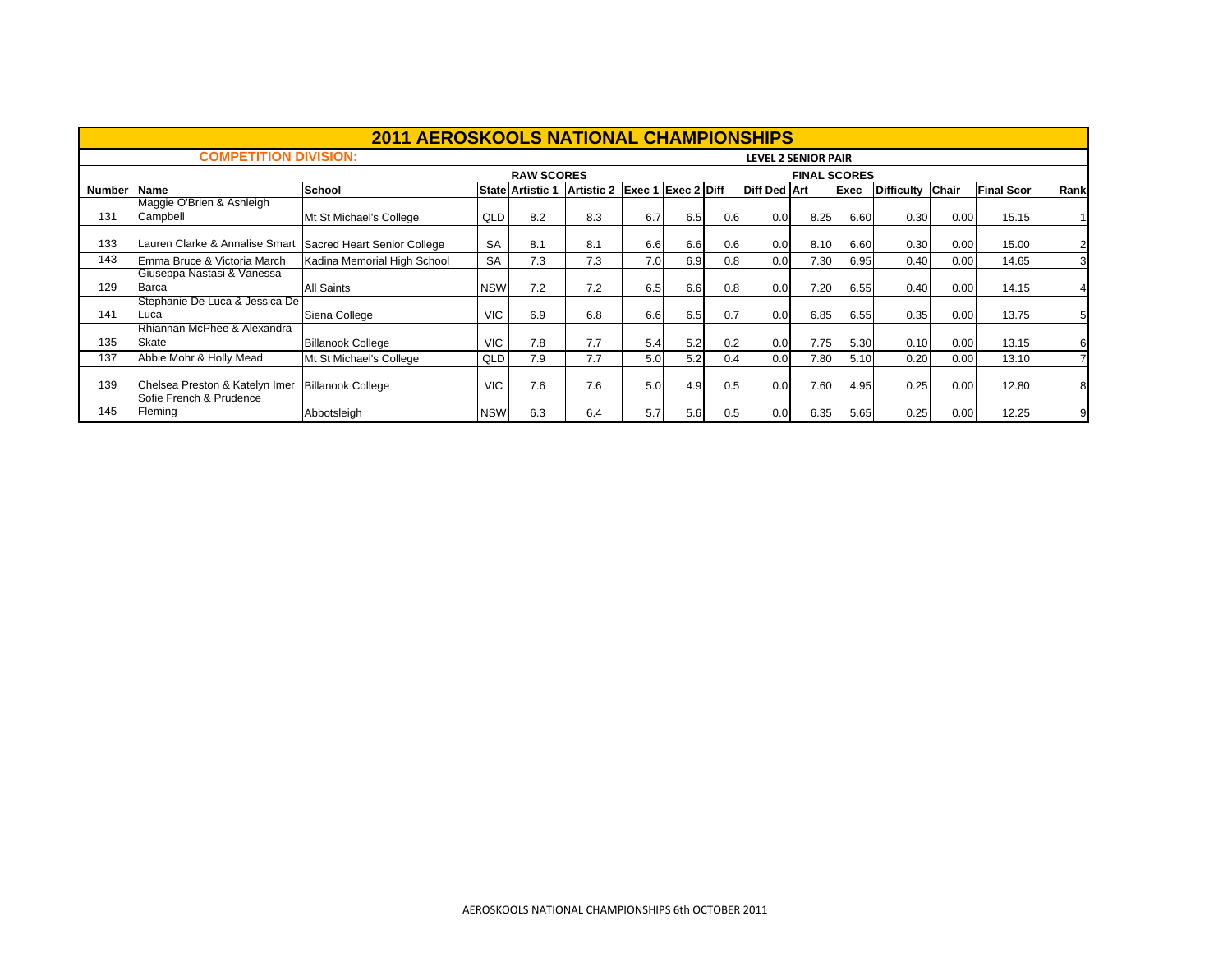|        |                                                          | <b>2011 AEROSKOOLS NATIONAL CHAMPIONSHIPS</b> |              |                   |                   |     |        |             |                            |      |                     |                   |       |                    |          |
|--------|----------------------------------------------------------|-----------------------------------------------|--------------|-------------------|-------------------|-----|--------|-------------|----------------------------|------|---------------------|-------------------|-------|--------------------|----------|
|        | <b>COMPETITION DIVISION:</b>                             |                                               |              |                   |                   |     |        |             | <b>LEVEL 2 SENIOR TRIO</b> |      |                     |                   |       |                    |          |
|        |                                                          |                                               |              | <b>RAW SCORES</b> |                   |     |        |             |                            |      | <b>FINAL SCORES</b> |                   |       |                    |          |
| Number | <b>Name</b>                                              | School                                        | <b>State</b> | <b>Artistic 1</b> | Artistic 2 Exec 1 |     | Exec 2 | <b>Diff</b> | <b>Diff Ded</b>            | Art  | Exec                | <b>Difficulty</b> | Chair | <b>Final Score</b> | Rank     |
| 117    | Lauren Crawford, Jasmone<br>Friedrichsen & Holly Findley | St Helena Secondary College                   | <b>VIC</b>   | 7.6               | 7.6               | 6.8 | 6.6    | 0.4         | 0.0                        | 7.60 | 6.70                | 0.20              | 0.00  | 14.50              |          |
| 119    | <b>Esther Beaumont, Paris</b><br>Doyle & Jessica O'Brien | The Rockhampton Grammar School                | QLD          | 7.1               | 7.1               | 6.6 | 6.8    | 0.1         | 0.0                        | 7.10 | 6.70                | 0.05              | 0.40  | 13.45              |          |
| 115    | Megan Gills, Jane Chivers &<br><b>Madison Slade</b>      | Ringwood Secondary College                    | <b>VIC</b>   | 6.5               | 6.8               | 6.1 | 5.9    | 0.1         | 0.0                        | 6.65 | 6.00                | 0.05              | 0.20  | 12.50              | 3        |
| 121    | Molly Merrett, Sonia<br>Poedrojojo & Nadia Morali        | Siena College                                 | <b>VIC</b>   | 7.1               | 7.0               | 5.1 | 5.0    | 0.1         | 0.0                        | 7.05 | 5.05                | 0.05              | 0.00  | 12.15              |          |
| 113    | Hannah Ranby, Sofie French-<br>& Prudence Fleming        | Abbotsleigh                                   | <b>NSW</b>   | 0.0               | 0.0               | 0.0 | 0.0    | 0.0         | 0.0                        | 0.00 | 0.00                | 0.00              | 0.00  | 0.00               | $\Omega$ |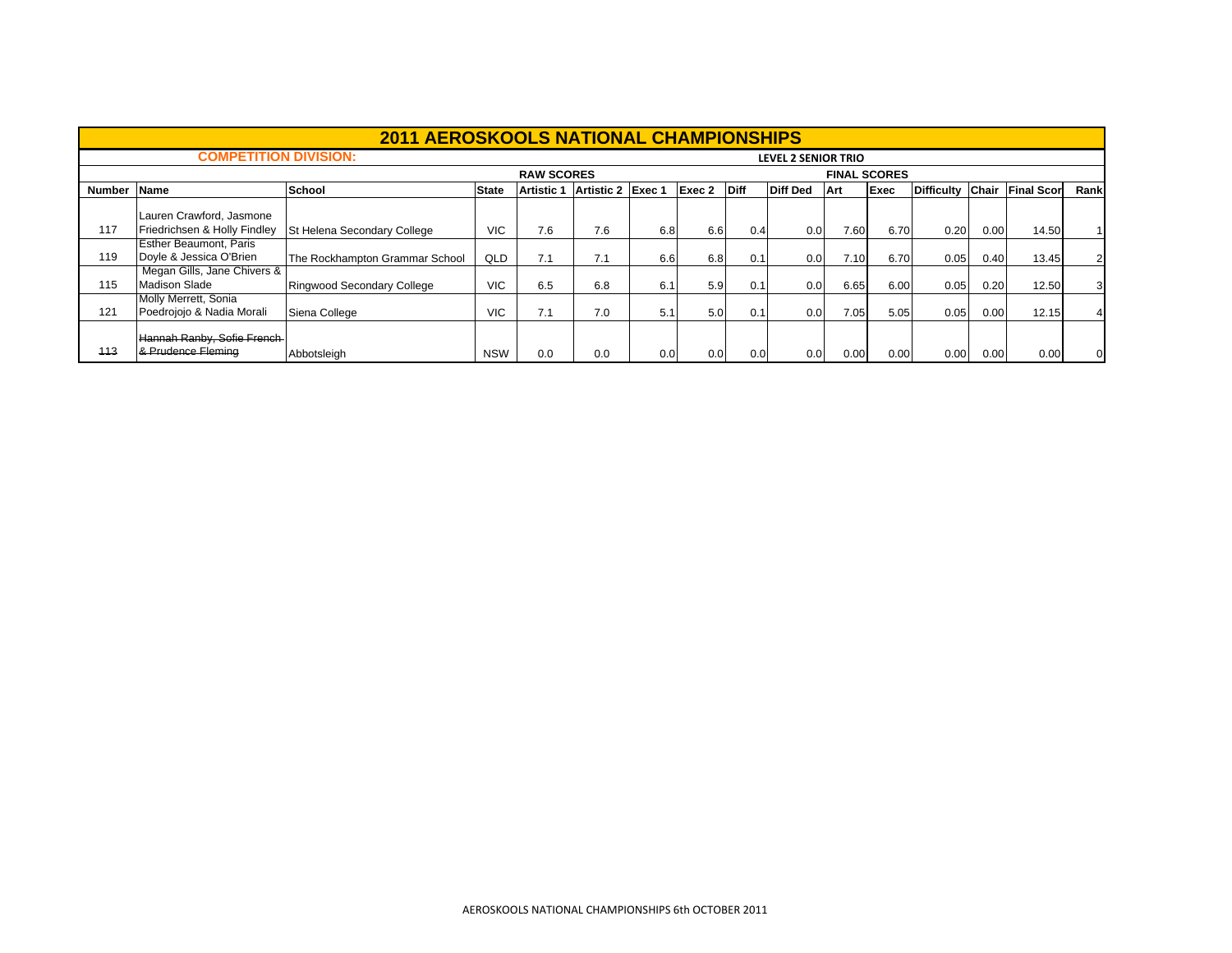|               |                                                                                 | <b>2011 AEROSKOOLS NATIONAL CHAMPIONSHIPS</b> |              |            |                   |     |        |             |                 |      |      |                   |       |                    |      |
|---------------|---------------------------------------------------------------------------------|-----------------------------------------------|--------------|------------|-------------------|-----|--------|-------------|-----------------|------|------|-------------------|-------|--------------------|------|
|               | <b>COMPETITION DIVISION:</b><br><b>LEVEL 2 SENIOR GROUP</b>                     |                                               |              |            |                   |     |        |             |                 |      |      |                   |       |                    |      |
|               |                                                                                 | <b>FINAL SCORES</b>                           |              |            |                   |     |        |             |                 |      |      |                   |       |                    |      |
| <b>Number</b> | <b>Name</b>                                                                     | School                                        | <b>State</b> | Artistic 1 | Artistic 2 Exec 1 |     | Exec 2 | <b>Diff</b> | <b>Diff Ded</b> | Art  | Exec | <b>Difficulty</b> | Chair | <b>Final Score</b> | Rank |
|               | Lauren Crawford, Jasmine<br>Friedrichsen, Kahly Tepper &                        |                                               |              |            |                   |     |        |             |                 |      |      |                   |       |                    |      |
| 80            | Christina Gioferre                                                              | St Helena Secondary College                   | VIC.         | 8.3        | 8.4               | 7.4 | 7.3    | 0.8         | 0.0             | 8.35 | 7.35 | 0.40              | 0.00  | 16.10              |      |
| 78            | Abbie Mohr, Holly Mead, Maggie<br>O'Brien & Ashleigh Campbell                   | Mt St Michael's College                       | QLD          | 8.1        | 7.8               | 6.4 | 6.4    | 0.6         | 0.0             | 7.95 | 6.40 | 0.30              | 0.00  | 14.65              |      |
| 76            | Stephanie McKenzie, Georgia<br>O'Grady, Stephanine De Luca &<br>Jessica De Luca | Siena College                                 | <b>VIC</b>   | 8.1        | 7.8               | 5.7 | 5.8    | 0.5         | 0.0             | 7.95 | 5.75 | 0.25              | 0.00  | 13.95              | 31   |
| 78            | Erica Manini, Laura Ryan,<br>Natasha La Rosa & Sienna<br>Henshaw                | Our Lady of Mercy College                     | <b>VIC</b>   | 7.8        | 7.3               | 5.4 | 5.8    | 0.7         | 0.0             | 7.55 | 5.60 | 0.35              | 0.00  | 13.50              |      |
| 80            | Celine Yao, Ann Ching, Queenie<br>Liang & Jessica Hu                            | Hornsby Girls High School                     | <b>NSW</b>   | 6.9        | 7.1               | 4.6 | 5.0    | 0.1         | 0.0             | 7.00 | 4.80 | 0.05              | 0.00  | 11.85              | 51   |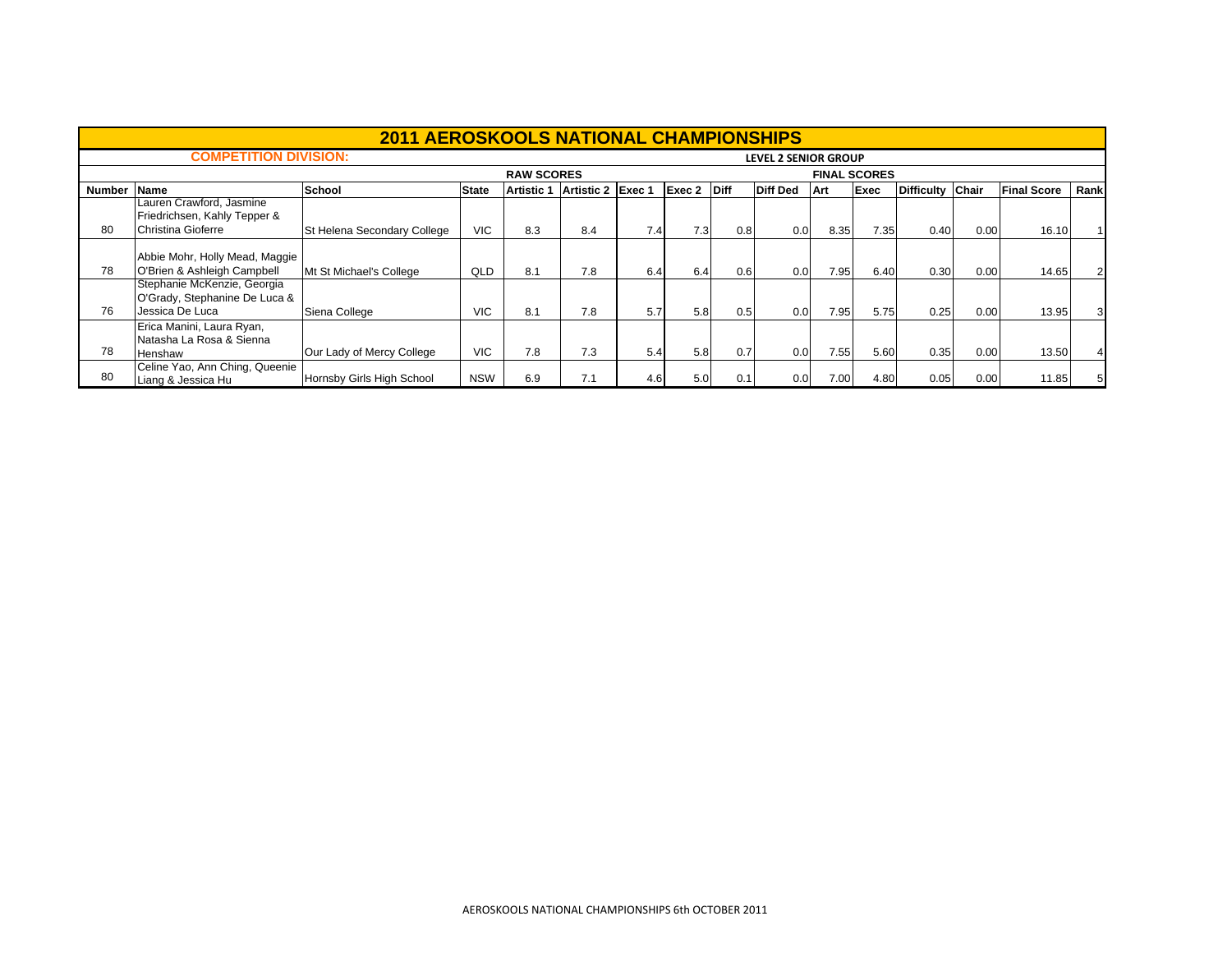|             | <b>2011 AEROSKOOLS NATIONAL CHAMPIONSHIPS</b> |                         |                           |                   |                   |     |        |                  |                 |      |      |                  |      |                    |      |
|-------------|-----------------------------------------------|-------------------------|---------------------------|-------------------|-------------------|-----|--------|------------------|-----------------|------|------|------------------|------|--------------------|------|
|             | <b>COMPETITION DIVISION:</b>                  |                         | LEVEL 3 INTERMEDIATE PAIR |                   |                   |     |        |                  |                 |      |      |                  |      |                    |      |
|             |                                               | <b>FINAL SCORES</b>     |                           |                   |                   |     |        |                  |                 |      |      |                  |      |                    |      |
| Number Name |                                               | School                  | <b>State</b>              | <b>Artistic 1</b> | Artistic 2 Exec 1 |     | Exec 2 | <b>Diff</b>      | <b>Diff Ded</b> | Art  | Exec | Difficulty Chair |      | <b>Final Score</b> | Rank |
|             | <b>Isabella Delaney &amp;</b>                 |                         |                           |                   |                   |     |        |                  |                 |      |      |                  |      |                    |      |
| 104         | Alexandra Garson                              | Loreto Toorak           | <b>VIC</b>                | 8.0               | 8.3               | 6.4 | 6.5    | 2.4              | 0.0             | 8.15 | 6.45 | 1.20             | 0.00 | 15.80              |      |
|             | Mia Harrison & Louise                         |                         |                           |                   |                   |     |        |                  |                 |      |      |                  |      |                    |      |
| 102         | Connell                                       | Loreto Toorak           | <b>VIC</b>                | 77                | 7.6               | 6.5 | 6.2    | 2.5              | 0.0             | 7.65 | 6.35 | 1.25             | 0.00 | 15.25              |      |
|             | Lucinda Edward & Franci                       |                         |                           |                   |                   |     |        |                  |                 |      |      |                  |      |                    |      |
| 108         | Torcasio-Barberis                             | Loreto Toorak           | <b>VIC</b>                | 8.2               | 8.0               | 6.2 | 5.8    | 2.0 <sub>1</sub> | 0.0             | 8.10 | 6.00 | 1.00             | 0.20 | 14.90              | 3    |
|             | Rebecca Stewart &                             |                         |                           |                   |                   |     |        |                  |                 |      |      |                  |      |                    |      |
| 106         | Elizabeth Hogarth                             | Mt St Michael's College | QLD                       | 7.5               | 7.5               | 5.8 | 5.5    | 2.2              | 0.0             | 7.50 | 5.65 | 1.10             | 0.00 | 14.25              |      |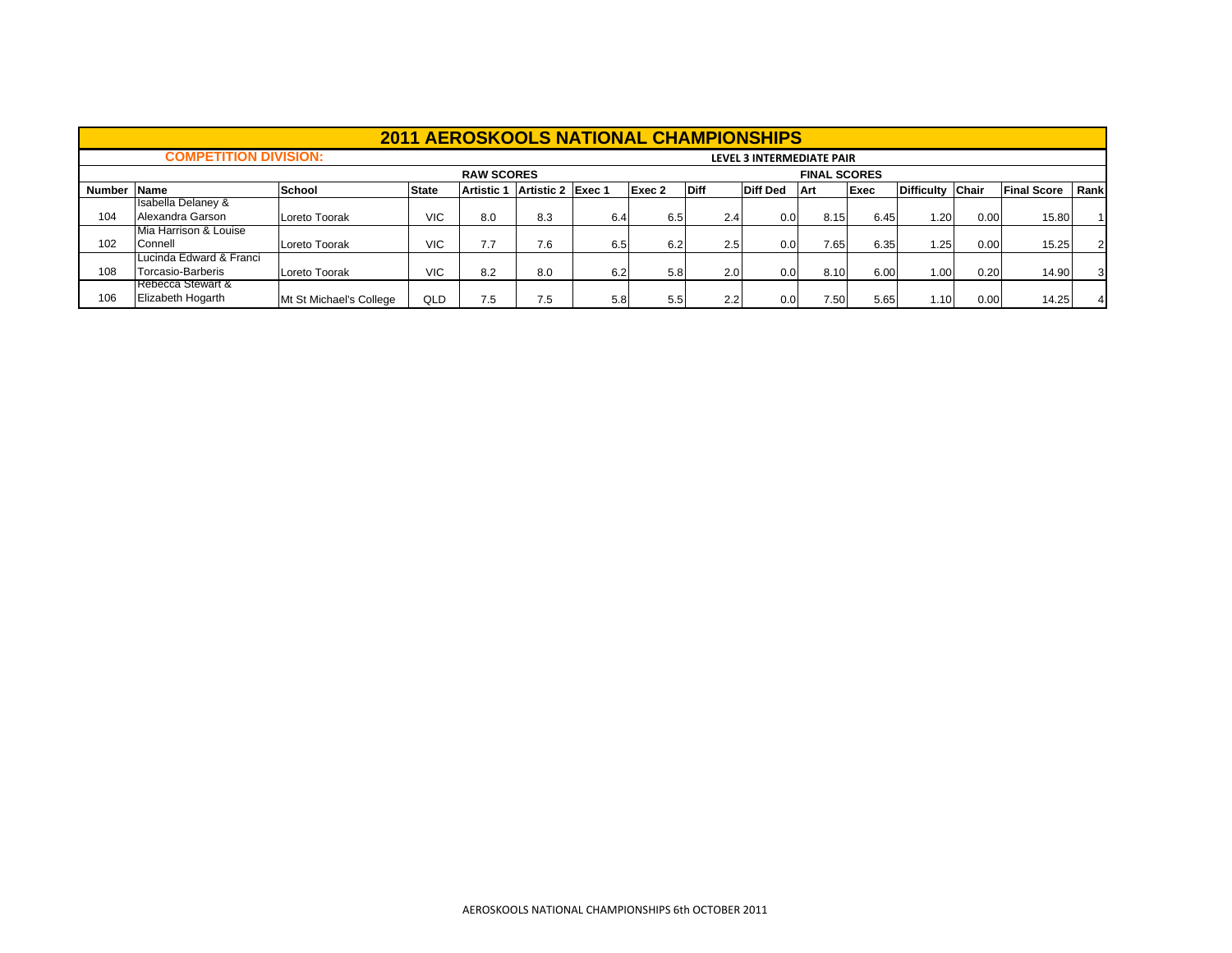|             | <b>2011 AEROSKOOLS NATIONAL CHAMPIONSHIPS</b>                                   |                           |                          |                   |                   |                     |        |             |                 |            |      |                  |      |                         |  |  |  |  |
|-------------|---------------------------------------------------------------------------------|---------------------------|--------------------------|-------------------|-------------------|---------------------|--------|-------------|-----------------|------------|------|------------------|------|-------------------------|--|--|--|--|
|             | <b>COMPETITION DIVISION:</b>                                                    |                           | LEVEL3 INTERMEDIATE TRIO |                   |                   |                     |        |             |                 |            |      |                  |      |                         |  |  |  |  |
|             |                                                                                 |                           |                          | <b>RAW SCORES</b> |                   | <b>FINAL SCORES</b> |        |             |                 |            |      |                  |      |                         |  |  |  |  |
| Number Name |                                                                                 | School                    |                          | State Artistic 1  | Artistic 2 Exec 1 |                     | Exec 2 | <b>Diff</b> | <b>Diff Ded</b> | <b>Art</b> | Exec | Difficulty Chair |      | <b>Final Score Rank</b> |  |  |  |  |
| 74          | Celina Driscoll, Isaela<br>Fowler & Nicole Kuppers                              | Melbourne Girls's College | <b>VIC</b>               | 7.6               | 71                | 5.4                 | 5.6    | 1.9         | 0.0             | 7.35       | 5.50 | 0.95             | 0.00 | 13.80                   |  |  |  |  |
| 72          | Tarni Underhill, Rebecca<br>Stewart & Elizabeth Hogarth Mt St Michael's College |                           | QLD                      | 6.3               | 6.7               | 5.9                 | 5.5    | 1.7         | 0.0             | 6.50       | 5.70 | 0.85             | 0.20 | 12.85                   |  |  |  |  |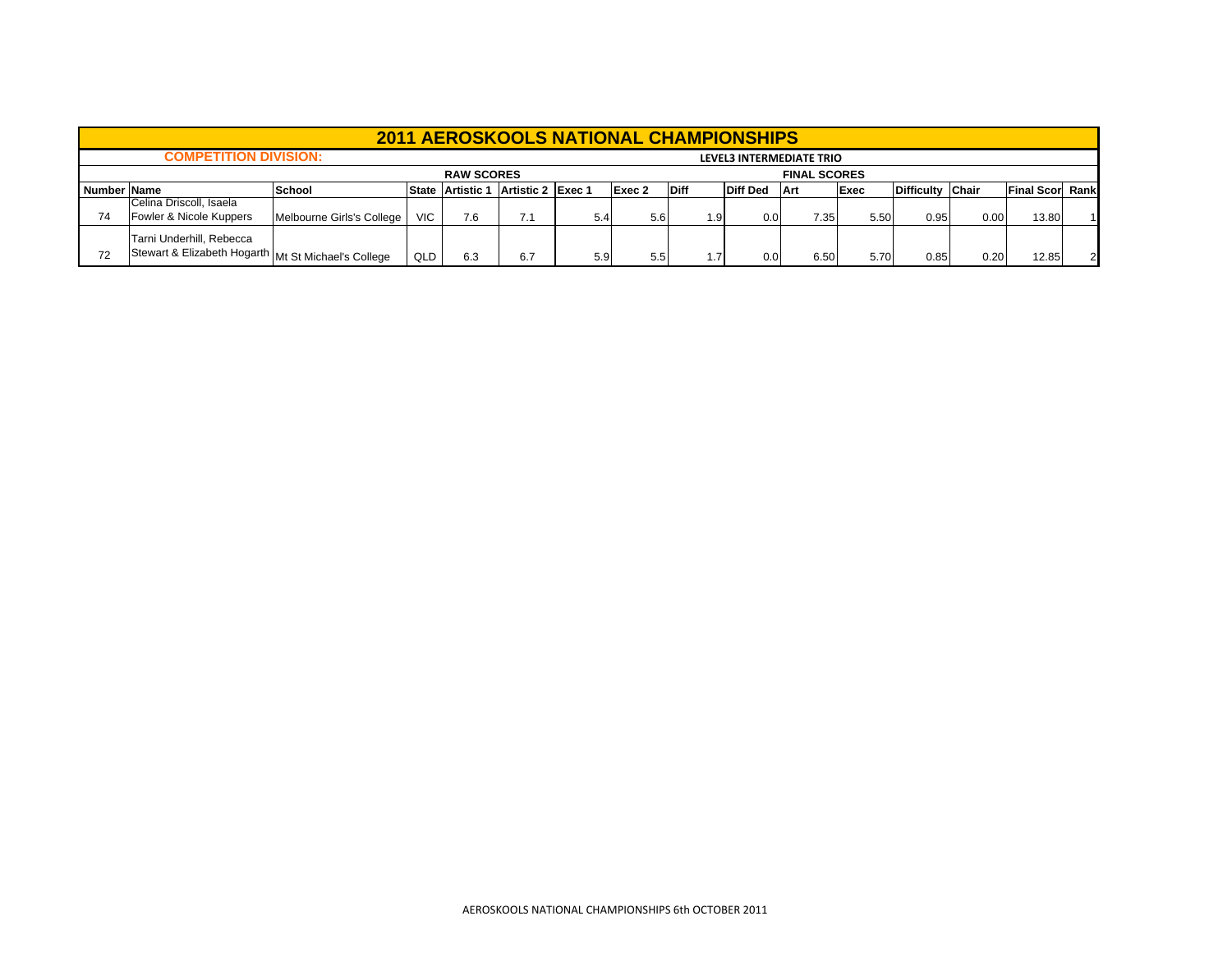|        | <b>2011 AEROSKOOLS NATIONAL CHAMPIONSHIPS</b> |                           |                            |            |                   |     |        |             |                 |      |      |                  |      |                   |                |
|--------|-----------------------------------------------|---------------------------|----------------------------|------------|-------------------|-----|--------|-------------|-----------------|------|------|------------------|------|-------------------|----------------|
|        | <b>COMPETITION DIVISION:</b>                  |                           | <b>LEVEL 3 SENIOR PAIR</b> |            |                   |     |        |             |                 |      |      |                  |      |                   |                |
|        |                                               |                           | <b>FINAL SCORES</b>        |            |                   |     |        |             |                 |      |      |                  |      |                   |                |
| Number | <b>Name</b>                                   | School                    | <b>State</b>               | Artistic 1 | Artistic 2 Exec 1 |     | Exec 2 | <b>Diff</b> | <b>Diff Ded</b> | Art  | Exec | Difficulty Chair |      | <b>Final Scor</b> | Rank           |
| 151    | Rebecca Taylor &<br>Michelle Tov              | All Saints                | <b>NSW</b>                 | 7.3        | 7.2               | 7.0 | 7.1    | 2.1         | 0.0             | 7.25 | 7.05 | 1.05             | 0.00 | 15.35             |                |
| 155    | Phoebe Kurth & Luisa<br>Grieco                | Mt St Michael's College   | QLD                        | 7.8        | 7.9               | 6.0 | 6.1    | 1.6         | 0.0             | 7.85 | 6.05 | 0.80             | 0.00 | 14.70             | 2 <sup>1</sup> |
| 153    | Arminda Vladica<br>Phillippa Earl             | Melbourne Girls' College  | <b>VIC</b>                 | 7.3        | 7.1               | 6.0 | 5.8    | 1.8         | 0.0             | 7.20 | 5.90 | 0.90             | 0.00 | 14.00             | 3              |
| 147    | Simona Agostino &<br><b>Brianna Collier</b>   | Our Lady of Mercy College | <b>VIC</b>                 | 7.6        | 7.4               | 5.3 | 5.1    | 1.4         | 0.0             | 7.50 | 5.20 | 0.70             | 0.00 | 13.40             |                |
| 149    | Amy Carter & Sarah<br>Babington               | Mt St Michael's College   | QLD                        | 7.0        | 6.9               | 5.5 | 5.3    | 1.3         | 0.0             | 6.95 | 5.40 | 0.65             | 0.00 | 13.00             | 5              |
| 156    | Chardon Bass & Lara<br>Bester                 | Ivanhoe Grammar School    | <b>VIC</b>                 | 6.7        | 6.8               | 4.8 | 4.6    | 1.6         | 0.0             | 6.75 | 4.70 | 0.80             | 0.20 | 12.05             | 6              |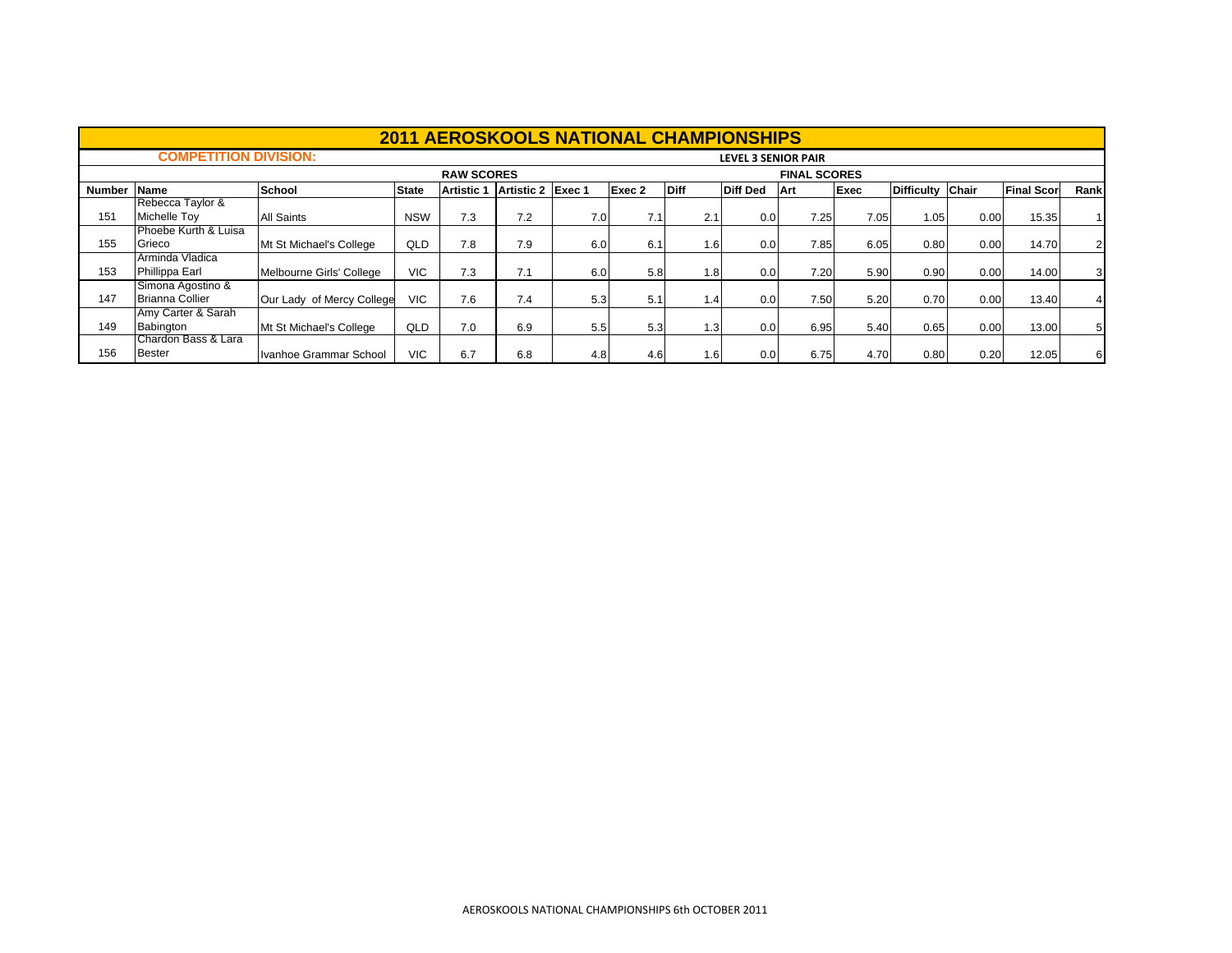|        | <b>2011 AEROSKOOLS NATIONAL CHAMPIONSHIPS</b>                             |                              |              |                                          |                   |     |        |             |                 |            |      |                  |      |                    |                |  |  |
|--------|---------------------------------------------------------------------------|------------------------------|--------------|------------------------------------------|-------------------|-----|--------|-------------|-----------------|------------|------|------------------|------|--------------------|----------------|--|--|
|        | <b>COMPETITION DIVISION:</b>                                              |                              |              | <b>LEVEL 3 SENIOR TRIO</b>               |                   |     |        |             |                 |            |      |                  |      |                    |                |  |  |
|        |                                                                           |                              |              | <b>RAW SCORES</b><br><b>FINAL SCORES</b> |                   |     |        |             |                 |            |      |                  |      |                    |                |  |  |
| Number | <b>Name</b>                                                               | School                       | <b>State</b> | Artistic 1                               | Artistic 2 Exec 1 |     | Exec 2 | <b>Diff</b> | <b>Diff Ded</b> | <b>Art</b> | Exec | Difficulty Chair |      | <b>Final Score</b> | Rank           |  |  |
| 125    | Kathleen Duff, Emma<br>Hambleton & Luisa Greico   Mt St Michael's College |                              | QLD          | 8.0                                      | 8.2               | 5.6 | 5.4    | 1.5 I       | 0.0             | 8.10       | 5.50 | 0.75             | 0.00 | 14.35              |                |  |  |
| 127    | Alana Perna, Amelia<br>Toohey & Georgia Newland Ivanhoe Grammar School    |                              | <b>VIC</b>   | 6.6                                      | 6.6               | 5.0 | 4.9    | 0.8         | 0.0             | 6.60       | 4.95 | 0.40             | 0.00 | 11.95              | $\overline{2}$ |  |  |
| 123    | Monica Lannello, Kristie<br>Loidl & Emily Livy                            | Ivanhoe Girls Grammar School | <b>VIC</b>   | 5.7                                      | 5.7               | 4.8 | 4.7    | 0.9         | 0.0             | 5.70       | 4.75 | 0.45             | 0.20 | 10.70              |                |  |  |